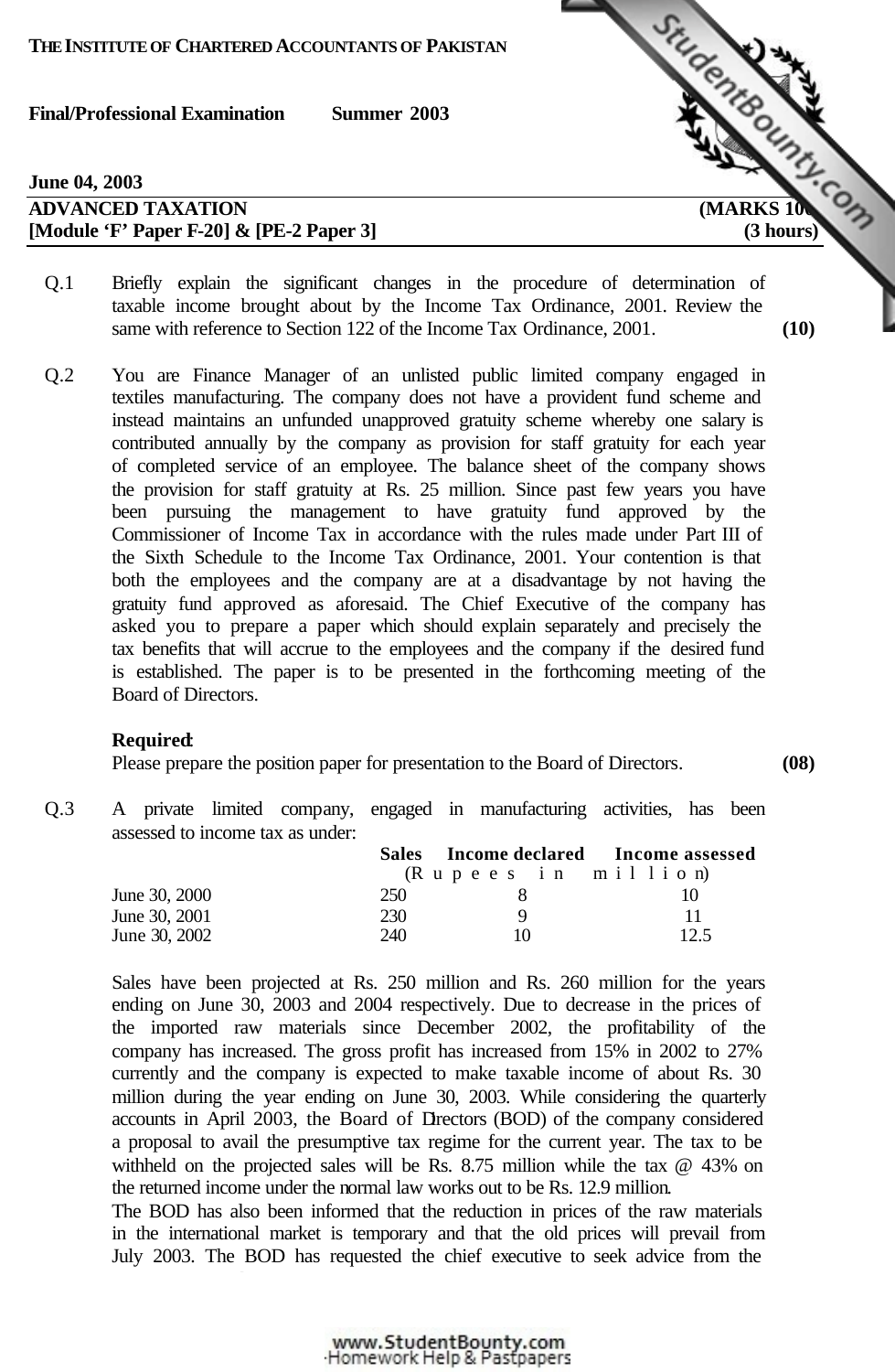### **Required:**

Required:<br>
Please write to the Chief Executive, as tax advisors, a letter about the valid of the company's proposal to avail the presumptive tax regime for  $\frac{1}{2}$ . Company is provisions of the Income Tax Ordinance, 200 otherwise of the company's proposal to avail the presumptive tax regime for tax year 2003 in the light of the provisions of the Income Tax Ordinance, 2001.

Q.4 The Income Tax Ordinance, 2001 has an "overriding effect over the other laws". Sections 3 and 54 of the said Ordinance specify such provisions. Discuss the effect of these provisions of law with practical examples. **(08)**

| Q.5 | The following data is available in respect of a Foreign-Controlled Resident |                     |  |
|-----|-----------------------------------------------------------------------------|---------------------|--|
|     | Company engaged in manufacturing activities:                                |                     |  |
|     |                                                                             | (Rupees in million) |  |
|     | Issued, subscribed & paid up capital:                                       |                     |  |
|     | Held by the foreign controller                                              | 400                 |  |
|     | Held by the local shareholders                                              | 200                 |  |
|     |                                                                             | $\underline{600}$   |  |
|     | Accumulated profits $-$ at the beginning of the year                        | 100                 |  |
|     | Share premium<br>$-do$ -                                                    | 100                 |  |
|     | Assets revaluation reserve - do -                                           | <u>100</u>          |  |
|     |                                                                             | 300                 |  |
|     | Debt owed to foreign controller                                             | <u>2,400</u>        |  |
|     | Interest paid on above debt $\omega$ 10% included in P $\&$ L account       | <u>240</u>          |  |

# **Required:**

Work out disallowance, if any, under 'Thin Capitalization' provisions contained in **(09)** section 106 of the Income Tax Ordinance, 2001.

**Rupees**

Q.6 Standard Carpet Industries Limited is a company engaged in the manufacture and sale of carpets. Its Profit and Loss Account for the tax year 2003 is as under:

| Sales – Local                     | 92,400,000  |
|-----------------------------------|-------------|
| - Exports                         | 15,000,000  |
|                                   | 107,400,000 |
| Less: Sales Tax                   | 12,400,000  |
|                                   | 95,000,000  |
| Cost of Goods Sold                | 57,000,000  |
|                                   | 38,000,000  |
| Selling & Administration expenses | 20,000,000  |
| <b>Operating Income</b>           | 18,000,000  |
| Other Income                      | 2,000,000   |
|                                   | 20,000,000  |
| <b>Financial Charges</b>          | 12,000,000  |
| Profit before taxation            |             |
|                                   |             |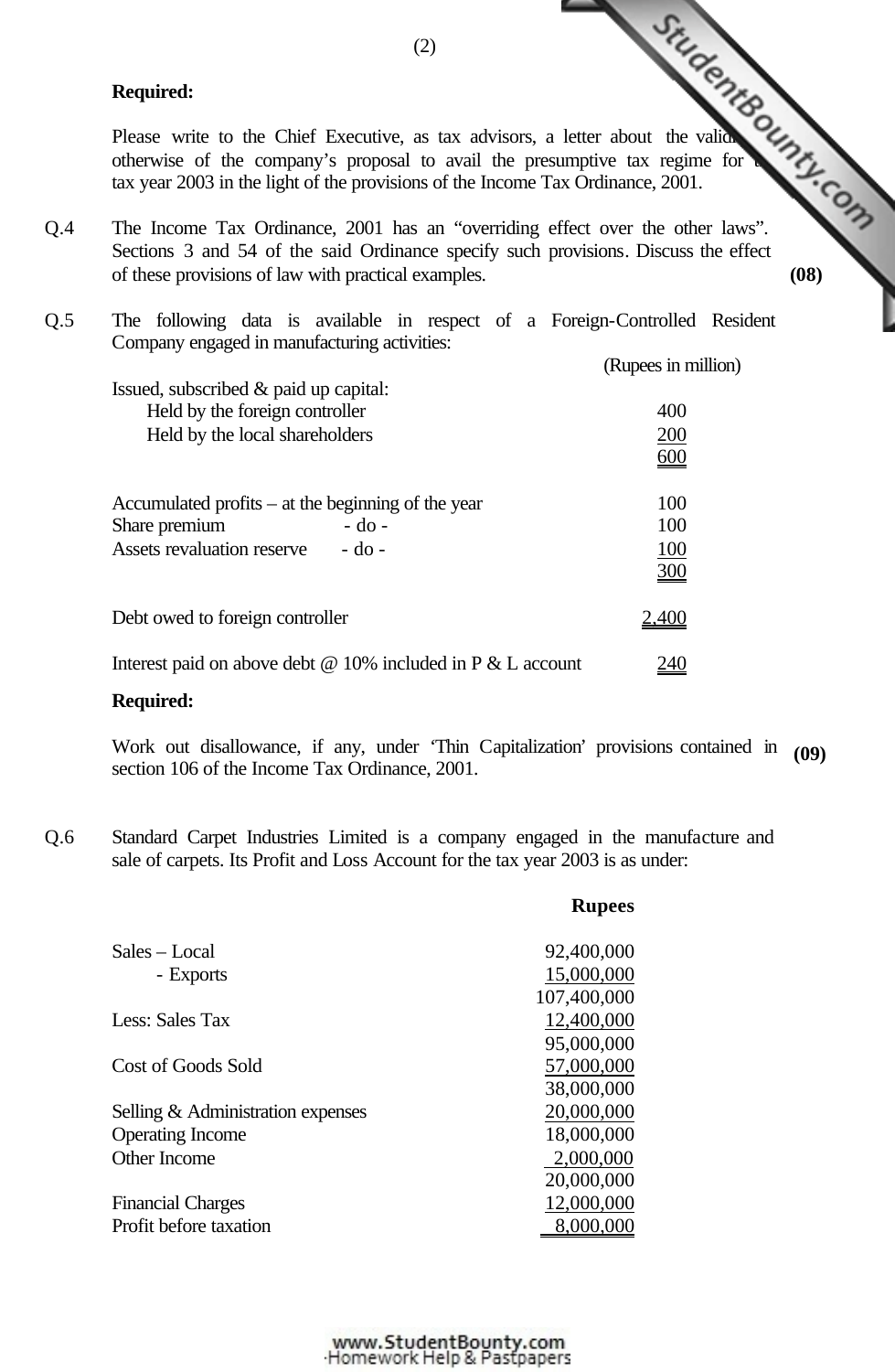| (3)                                            |                     |           |  |
|------------------------------------------------|---------------------|-----------|--|
| Extracts from his balance sheet are as follows |                     |           |  |
|                                                | <b>Current Year</b> |           |  |
| Trade debts – considered good                  | 7,000,000           | 6,000     |  |
| Trade debts – considered doubtful              | 1,200,000           | 1,000,00  |  |
|                                                | 8,200,000           | 7,000,000 |  |
| Provision for doubtful debts                   | 1,200,000           | 1,000,000 |  |
|                                                | 7,000,000           | 6,000,000 |  |
| Provision for Gratuity                         |                     | 3,000,000 |  |
|                                                |                     |           |  |

The following further information is available:

- (a) Sales tax payments include Rs.300,000 in re[spect of prior years plus](http://www.studentbounty.com/) additional tax of Rs.100,000 thereon. The amount was determined at the time of sales tax audit carried during the year.
- (b) Salaries and allowances include the following:
	- Bonus paid to the Managing Director Rs.500,000.
	- Payment of Rs.3,500,000 to the gratuity fund formed and approved by the Commissioner during the current year. The payment was made to cover the company's liability towards the fund based on an actuarial valuation carried out during the year.

- Provident fund payment of Rs. 0.6 million @ 12% of basic salary.

- (c) Advertisement and publicity expenses include Rs.300,000 spent on the company's participation in a trade fair held in a foreign country where the company wishes to promote its export. Presently no export is made to that country.
- (d) An amount of Rs.25,000 has been written off as the debtor has gone out of business. No legal claim has been filed against him as it is estimated that the expenses incurred on legal proceedings will far exceed the amount due, and specially in view of the fact that chances of any recovery are very slim.
- (e) Other income include Rs.650,000 remitted by a branch in a foreign country. The gross income of the branch was equivalent to Rs. 1.0 million. After making provision for income tax of Rs.350,000, balance amount was remitted. However an amount equivalent to Rs.300,000 has only been paid upto the end of the year whereas amount equivalent to Rs.50,000 is the subject of an appeal for which the branch has only 10% chances of success. The appeal is normally decided in one year. There is no agreement for the Avoidance of Double Taxation with the foreign country where the branch is located.
- (f) Other income also includes Rs.450,000 earned on the sale on one of its office premises. The income has been calculated as under

|           | <b>Sales Proceeds</b> |         | 1,000,000                   |
|-----------|-----------------------|---------|-----------------------------|
| Less: WDV |                       |         |                             |
|           | Cost                  | 800,000 |                             |
|           | Depreciation          | 250,000 | 550,000                     |
|           |                       |         | 450,000                     |
| --        |                       |         | $\sim$ $\sim$ $\sim$ $\sim$ |

Tax depreciation on the premises charged todate amount to Rs.300,000.

(g) Financial charges includes exchange loss of Rs.600,000 relating to a foreign currency loan obtained in the year 2000, for the purchase of plant and machinery.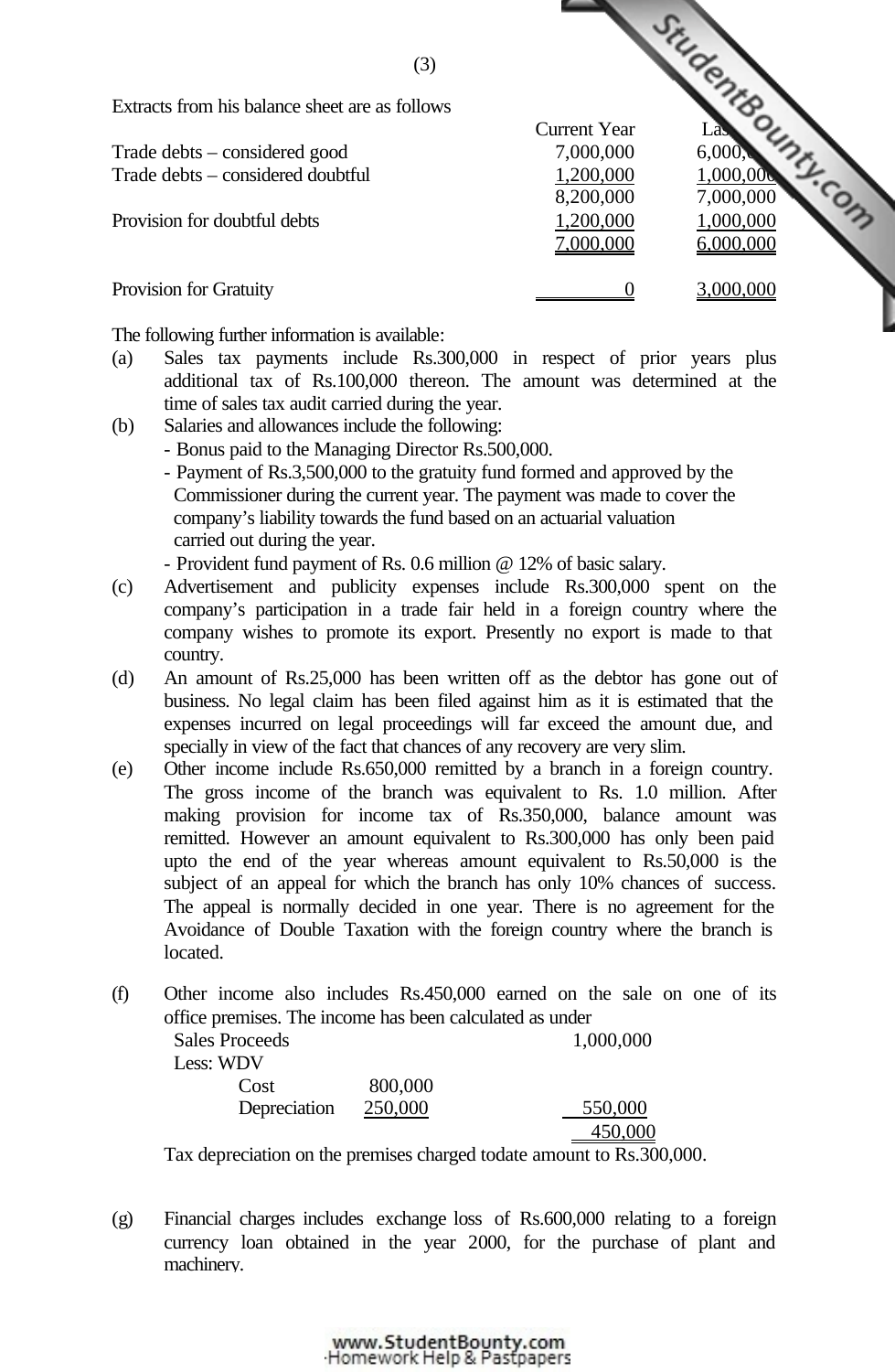- (h) Additions to fixed assets include:
	- million. The car was purchased nine months prior to the close of the tax year. Depreciation rate is 20% on straight line basis.
- Additions to fixed assets include:<br>
 Car purchased for an executive director of the company costing Rs.1.2.<br>
The car was purchased nine months prior to the close of the tax<br>  $\frac{1}{2}$ <br>  $\frac{1}{2}$ <br>  $\frac{1}{2}$ <br>  $\frac{1}{2}$ <br>  $\$ - Plant & machinery costing Rs.5.0 million plus intallation costs of Rs.800,000 and costs incurred on a test run of Rs.200,000 which produced goods valuing Rs.120,000. According to available records the machine worked double shift on 30 days and triple shift on 20 days. The machine started commercial production exactly in the middle of the year. Depreciation rate is 10% on straight line basis.

The company has a policy of charging full years depreciation in the year of purchase.

- (i) Due to oversight the payment of third ins[tallment of Advance Tax](http://www.studentbounty.com/) amounting to Rs.300,000 was delayed. To compensate the same, the fourth installment was paid 30 days earlier than required and the amount of Rs.300,000 was paid at the same time.
- (j) Assume that entire export proceeds were received during the year.

### **Required:**

| (a) | Compute the taxable income.                              |      |
|-----|----------------------------------------------------------|------|
| (b) | Compute the tax payable considering the tax to be at 43% | (03) |

Q.7 A manufacturer of goods (not otherwise required to be registered compulsorily) opts for voluntary registration under the Sales Tax Act, 1990 and accordingly so applies on December 31, 2002. On that date he held verifiable unsold stocks costing Rs. 800,000 as under:

| Stocks purchased from unregistered persons                   | <b>Rupees</b><br>110,000 |
|--------------------------------------------------------------|--------------------------|
| Stocks purchased from registered persons at normal sales tax |                          |
| rate by fulfilling requirements of section 23                |                          |
| On 25.11.2002                                                | 230,000                  |
| On 15.12.2002                                                | 345,000                  |
| Goods imported $-$ Bill of Entry dated 2.8.2002 showing      |                          |
| sales tax paid on import is available                        | 115,000                  |
|                                                              |                          |

There is no unpaid liability in respect of above stocks and registered persons have been paid through crossed cheques.

# **Required**:

Work out the input tax which can be available to him in respect of the above mentioned stocks, in the first sales tax return to be submitted after grant of **(07)** registration.

Q.8 (a) Explain the procedure for the admissibility of the input tax which is not claimed by omission in the relevant tax period. **(05)**